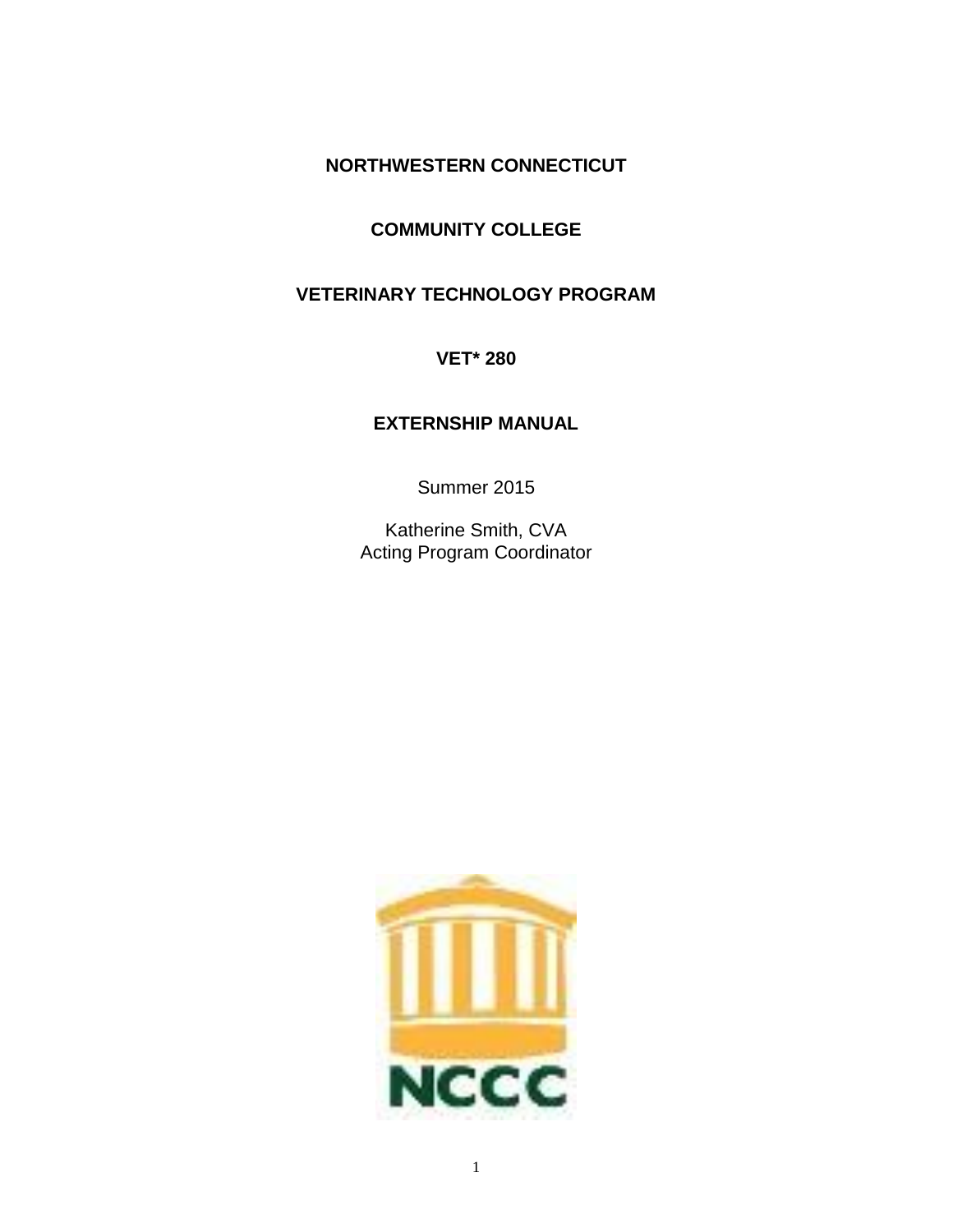# **EXTERNSHIP MANUAL**

## **INTRODUCTION**

This manual is designed to outline the Externship Program for the Veterinary Technology Program at NWCC.

The major objective of the Externship Program is to provide the student with a valuable learning experience. The following material is presented with this in mind. The emphasis is on the role of the student in relation to the Externship Experience, the Veterinary Hospital or Laboratory Animal Facility and the College Externship Instructor.

The general purpose of the Externship Program is to provide the student with an actual hands-on work experience applying knowledge learned in the classroom. To be effective, the Externship experience should be planned so that the student can perform required skills in the practice setting.

# **CONTENTS**

This manual consists of the following components. If any parts are missing, see your instructor for another complete copy of the manual.

- 1. Introduction
- 2. The Value of the Externship Experience
- 3. Externship Policies
- 4. Daily Log Outline
- 5. Externship Experience **Final Report** Outline and **Case Study**
- 6. Externship Experience Agreement
	- to be completed by the student, signed by the student and the Hospital Supervisor and returned to the Instructor **prior** to starting the externship.
- 7. Student Evaluation Instrument
	- to be completed by the Hospital Supervisor upon completion of the Student's experience and returned to the Instructor at NCCC.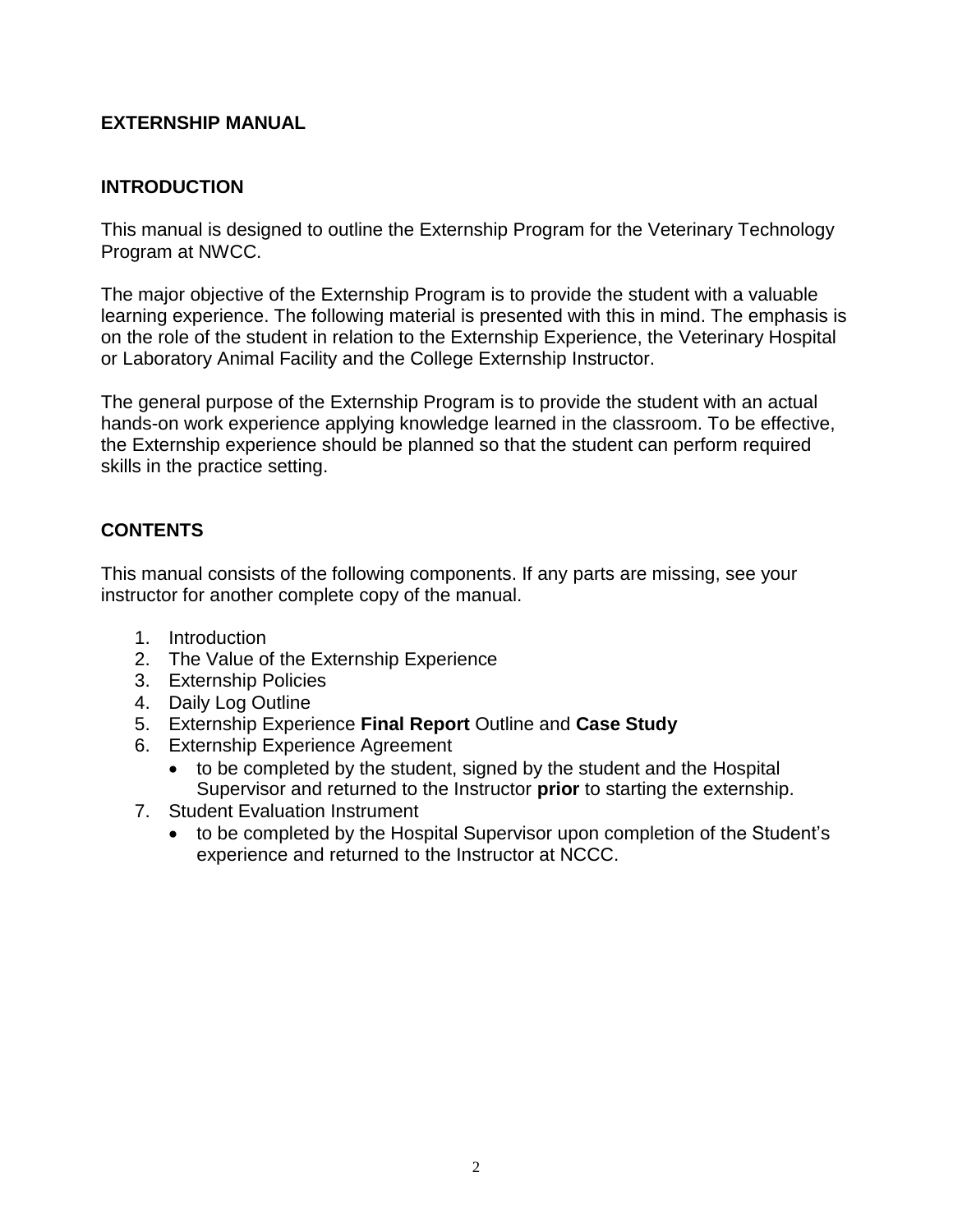## **THE VALUE OF EXTERNSHIPS**

Externships assist the student in learning and professional development.

The experience affords the student an opportunity to observe professional staff in their work environment, performing various skills.

The Externship Experience is an educational activity intended to provide maximum opportunities for practical experiences.

Externships establish and maintain channels of communications between the Student, the Educator and the Professional in the field.

## **EXTERNSHIP POLICIES**

- 1. Our policy is to include only Veterinary Hospitals or Laboratory Animal Facilities which have an outstanding reputation and an expressed interest in providing opportunities for externship experiences that will attempt to meet the learning objectives set forth in this manual.
- 2. The Veterinarian does not need to assume any financial responsibility, nor any medical/health liability.
- 3. The Veterinary Hospital or Laboratory Animal Facility in which the student is placed should expect that student to function as a "learner", not as an experienced professional and salaried employee.
- 4. The Veterinary Hospital should not use the student as a staff replacement. It is expected that the Hospital Supervisor will provide weekly conferences regarding the progress and evaluation of the student's performance.
- 5. Contractual arrangements should be agreed upon and signed by the three parties; the Hospital Supervisor, the Student, and the Instructor from NCCC. The Hospital Supervisor should be either a veterinarian or licensed/certified veterinary technician. Once the agreement has been signed the instructor from NCCC will contact the Hospital Supervisor prior to the start of the externship
- 6. The College Services Agreement (a separate document to be mailed directly from NCCC's business office) must be signed by the Facility, College Dean of Administration and the Attorney General's Office prior to the start of the externship.
- 7. The Instructor from NCCC will call to discuss the student's performance during the externship period. A visit by the Instructor may also be arranged to discuss the final evaluation of the Student with the Hospital Supervisor, as well as possibly other members of the site's staff.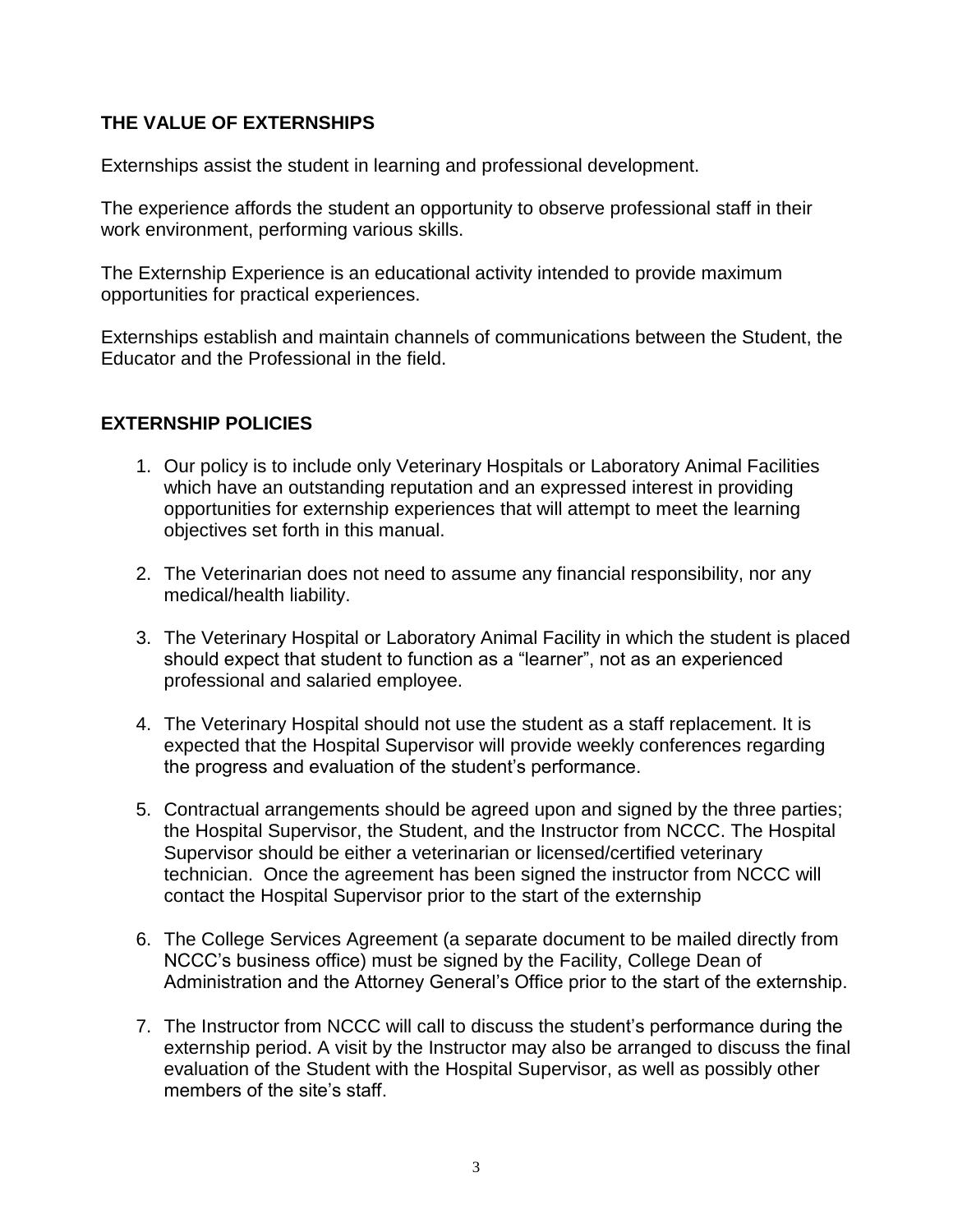- 8. The agreement, which is part of this manual, includes the following provisions:
	- The approximate days and hours agreed upon between the Hospital Supervisor, the Instructor and the Student
	- NCCC requires a **minimum of 150 hours** at the externship site for Veterinary Technology Students in their first externship
	- Name and work telephone number of the Hospital Supervisor
	- Name, address and home/work telephone numbers of the Student
	- Dates of expected beginning and conclusion of the Externship Experience
	- Name and phone number of the Instructor
- 9. Students are expected to keep a log of each visit for personal use and study, as well as for discussion and review by the Hospital Supervisor and the Instructor.

10.Reports and logs should be in narrative form and include:

- Date and time spent for that day Have daily hours documented by Hospital supervisor and keep a running tab of total hours.
- A list of skills or duties performed that day
- A checklist made that day

Students may e-mail [\(jlewis1@nwcc.edu\)](mailto:jlewis1@nwcc.edu) correspondence to the NCCC Instructor**.**

- 10. The Hospital Supervisor is asked to assist the student in completing their required task list. As each task is completed **successfully**, it should be signed off and dated. *(Skills should only be checked off when the student has achieved a reasonable level of proficiency at that skill.)*
- 11. **Final report** is expected from the Student summarizing the total Externship Experience and should discuss:
	- Outstanding or selected learning experiences
	- Unachieved expectations or the absence of anticipated learning experiences
	- An evaluation of the Externship Experience
	- **Due date,** *on or before* **August 5, 2013**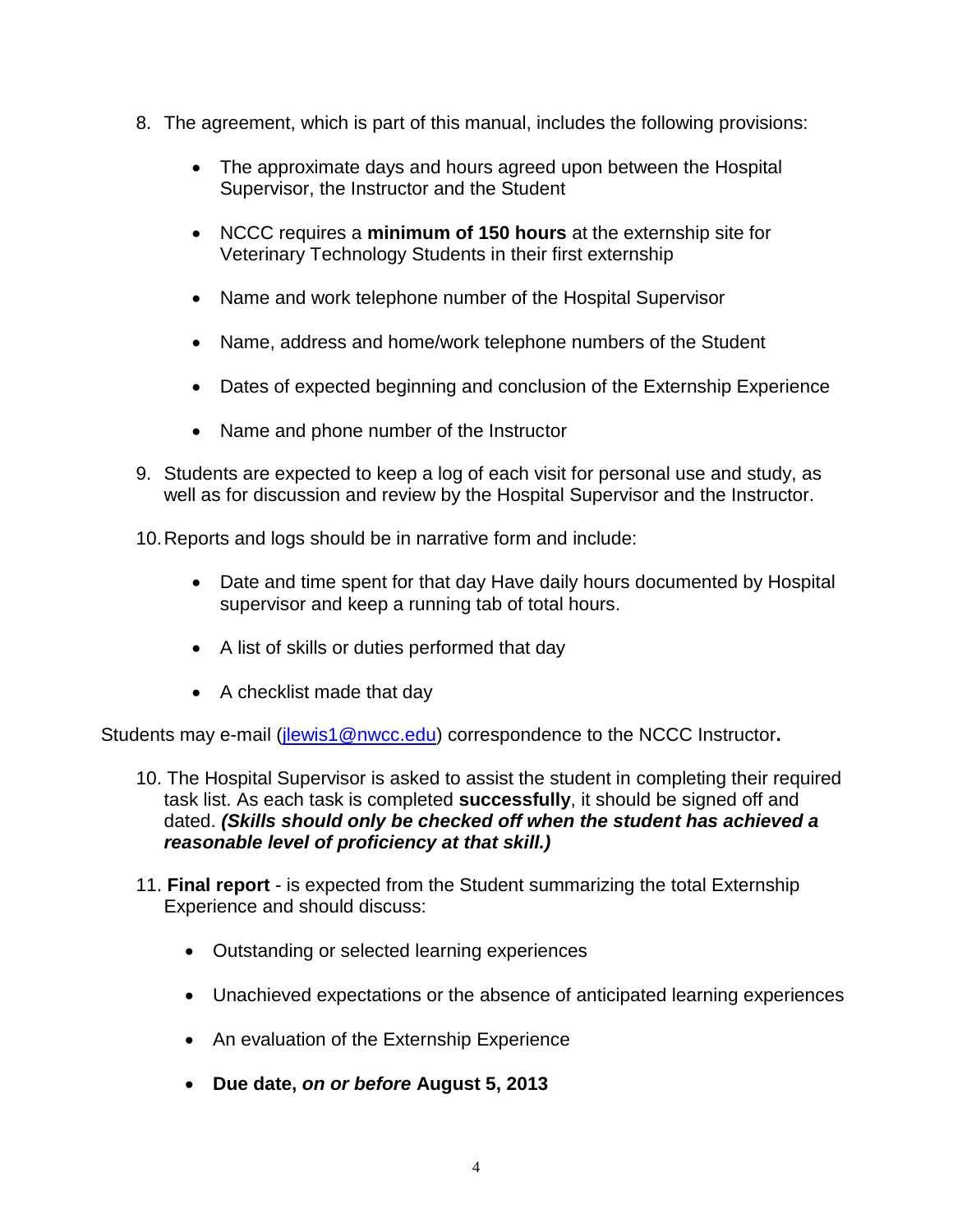- 12. **Case Study**  choose one interesting case that you have seen over the course of your externship. Paper is **due** *on or before* **August 5, 2013.**
- 13. An **evaluation of the Student** by the Hospital Supervisor is expected. It is hoped that the Supervisor will share findings with the Student. The evaluation form used is part of this manual. This evaluation is **due on or before August 9, 2013.**
- 14. Students are covered by the college's insurance while participating in externships off campus.

# **DAILY LOG**

All students are responsible for setting up a report on a daily basis. This schedule and detail of the student's daily experiences and skills learned or used **must** be posted to e-Portfolio on a **weekly basis**. If you are experiencing technical difficulties with e-Portfolio, your weekly logs may be e-mailed to Jane Lewis, DVM, at [jlewis1@nwcc.edu,](mailto:jlewis1@nwcc.edu) but ultimately they must be posted on e-Portfolio. The following should be included:

- I. List of "required tasks" completed that day and any new skills learned or practiced.
- II. List of experiences for that day. Consider listing pharmaceuticals (including their purposes) using during the day (e.g., *Rimadyl*, cardiac drugs), external and internal parasites observed (as well as treatment protocol), diagnostic tools and equipment used or observed (chemistry analyzers, radiographs), etc. – obtaining thorough detail about these items will benefit you as you continue on in your career, your program, and as you prepare to sit for the national exam.
- III. Student's evaluation of his/her role as a technician. Other pertinent information the student wishes to include regarding their experience.

The following should **NOT** be included in published content on your e-Portfolio:

- I. Names or other identifying characteristics of the hospital/clinic, the doctors, technicians, assistants, receptionists, or other employees;
- II. Names of clients, their pets, or other confidential information pertaining to clinic operations.

*\*Failure to provide weekly logs during the time frame of the externship will negatively affect your grade. Please contact me if you have difficulty turning these in on a weekly basis.*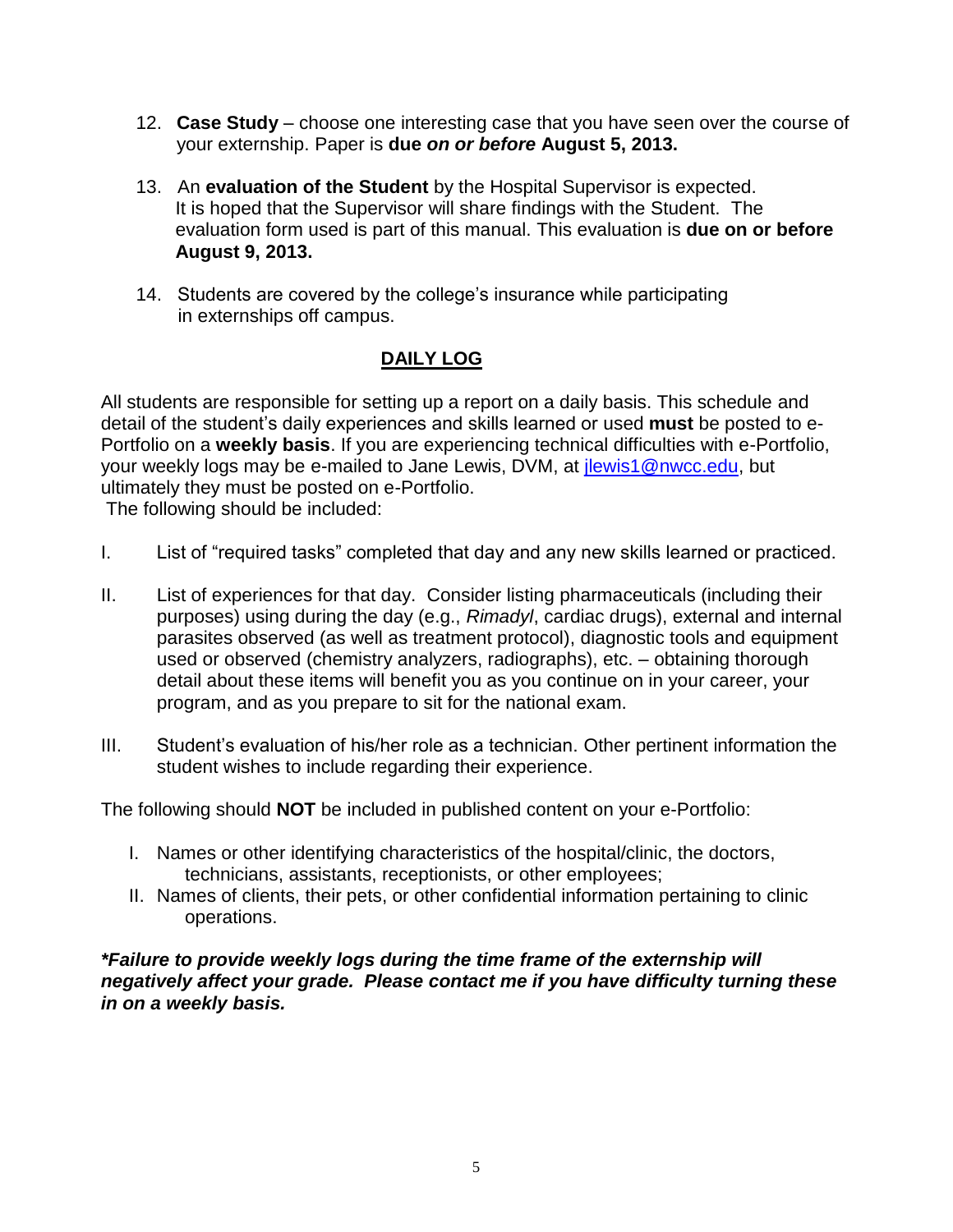## **FINAL REPORT OUTLINE**

This report must be typed, double spaced, and bound in an acceptable report binder and is **due** *on or before* **August 5, 2013**. Please limit the report to two or three typed pages. Ideally, this is combined with the case study into one binder. **Do NOT post this report to your e-Portfolio as it will contain identifying characteristics of your externship site.**

### **Please plan ahead – if you are not going to be on campus on this date, you must mail or hand-deliver these hard copies.**

All reports will be kept by the Instructor for future reference and will not be returned. If you wish to have a copy, you must make one before turning it in.

## **This report must include:**

- A. Description of Relevant Position Information
	- 1. Hospital Information
		- a. Name, Address and Phone Number
		- b. Number and Type of Employees
	- 2. Position Description
	- 3. Hours of work
- B. Other information you feel is relevant.
- C. Narrative description and evaluation of your experiences in terms of its value as an externship experience.
- D. Include a self-evaluation of yourself as a Veterinary Technology student. At this point in your training, what are your strengths and weaknesses? Include things beyond clinical skills such as communication techniques, teamwork capabilities, etc.

## **CASE STUDY**

This paper will give you the opportunity to investigate an interesting medical or surgical case in depth**.** Select one interesting case that you will be able to follow from beginning to end. The case study should include the following:

- 1. Patient signalment
- 2. Patient history did you participate in obtaining history?
- 3. Physical examination findings did you participate in obtaining any of these findings?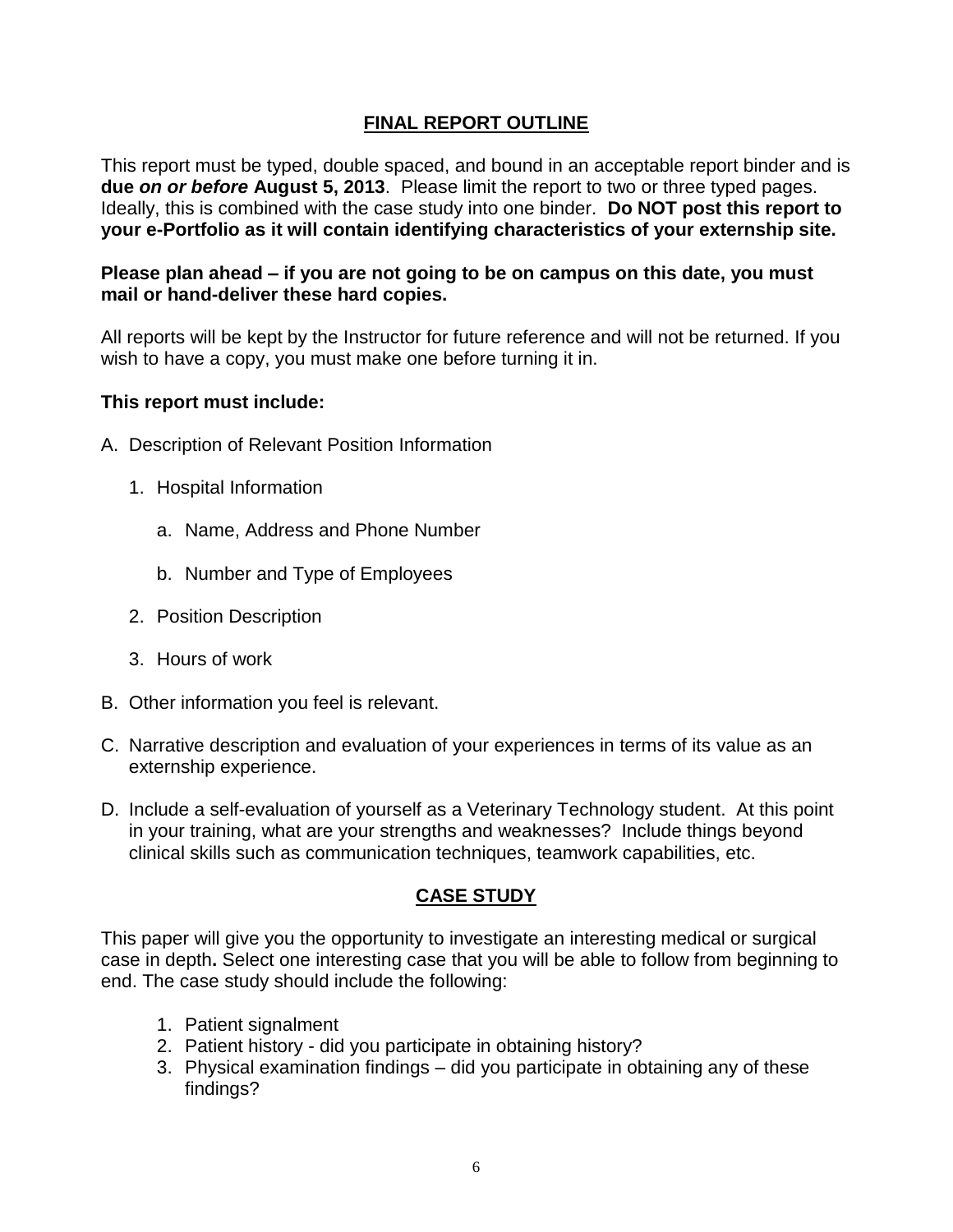- 4. Test results and their meaning: laboratory/ultrasound/x-ray BE SPECIFIC. For example, BUN and Creatinine were elevated.
- 5. Treatment *may require some research and referencing*
	- a. Diagnosis and its implications
	- b. Medical treatments
		- i. specific drugs, fluids WHY were these medications chosen?
	- c. Surgical techniques WHY were these techniques chosen & performed? Were other techniques considered, too?
- 6. Patient recovery and outcome did you participate in any of the recovery work?
- 7. Patient follow-up (if available) did you participate in any follow-up? Were there any biopsies report details, etc. you can include?

This report should place emphasis on the **role of the veterinary technician in the treatment of this patient** i.e., medical and surgical nursing techniques, client education, etc. Please limit this paper to 4-5 typed pages. **You MUST maintain client confidentiality; if you choose to include any supporting documentation such as laboratory results, make sure that the client's name is obscured.** This report must also be typed, double spaced, and bound in an acceptable report binder. As noted before, this report should be combined into one binder with the externship final report. **This report will also be submitted electronically via e-Portfolio**. **Due** *on or before* **August 5, 2013.**

### *Failure to follow* **any** *of these directions may have a negative affect on the final externship grade. Please contact your externship's instructor if you have* **any**  *questions regarding your externship's requirements.*

### *If the Final Report and Case Study are not turned in on or prior to August 9, 2013 your grade will be lowered by one letter grade for every day it is late. If they are not received by August 13, 2013 an "F" will be given for the course.*

### **Grading:**

- **Weekly logs 25%**
- **Supervisor evaluation 30%**
- **Case study 25%**
- **Final report 20%**

Your supervisor's evaluation will be utilized to calculate your final grade for the externship. Failure to provide the proper documentation (weekly logs) and final reports as directed above will have a negative affect on your final grade.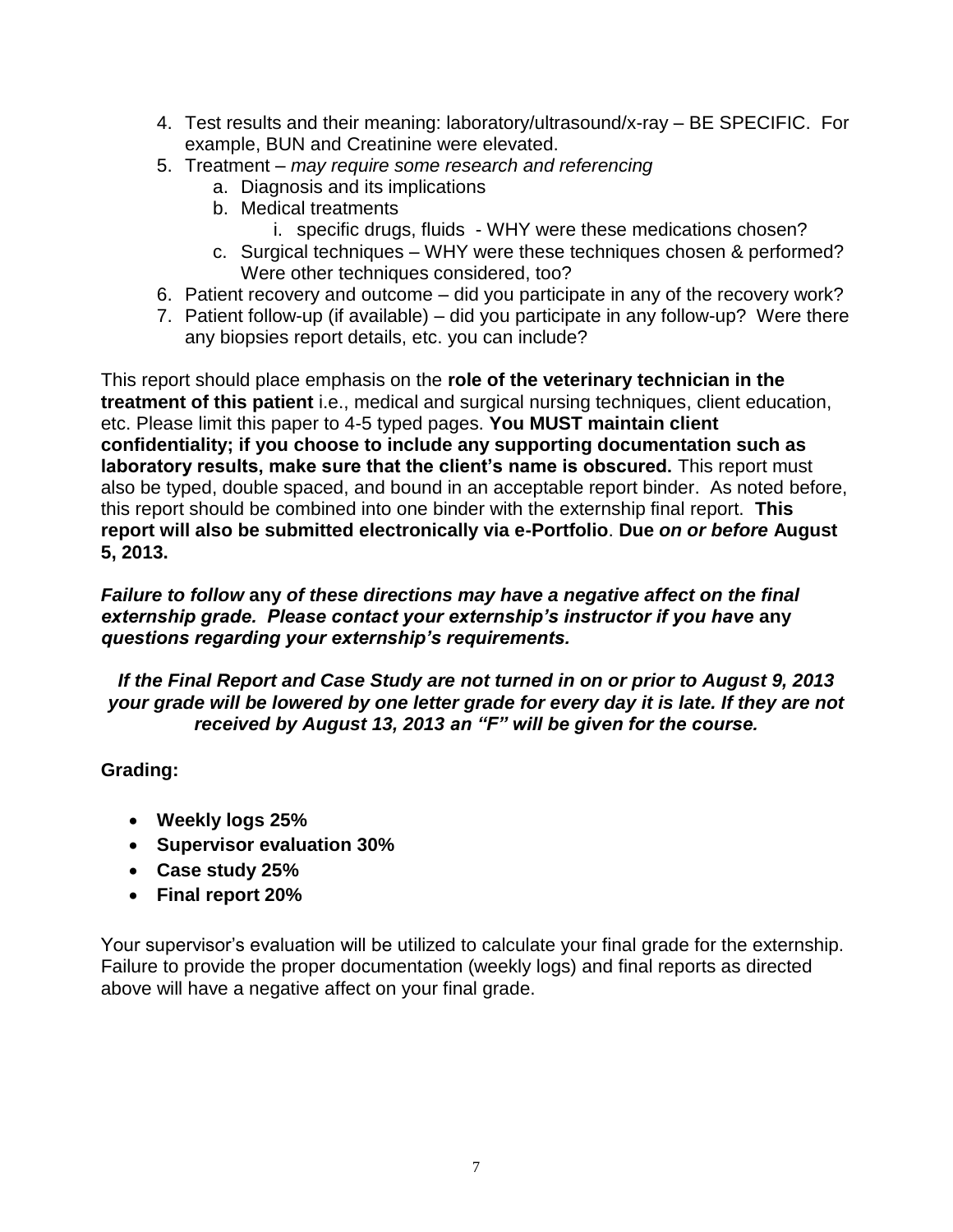**Please let me know if you have any questions about the grades for this course; it is very important that you follow the guidelines in this externship to receive the highest grade possible.**

**Incompletes or grades below "C" will prevent you from moving on in the Veterinary Technology Curriculum – NO EXCEPTIONS.**

**For an example of the "ideal" weekly log – see last page. Please follow this format! Less detail or an alternate format (unless approved) may result in a reduced grade.**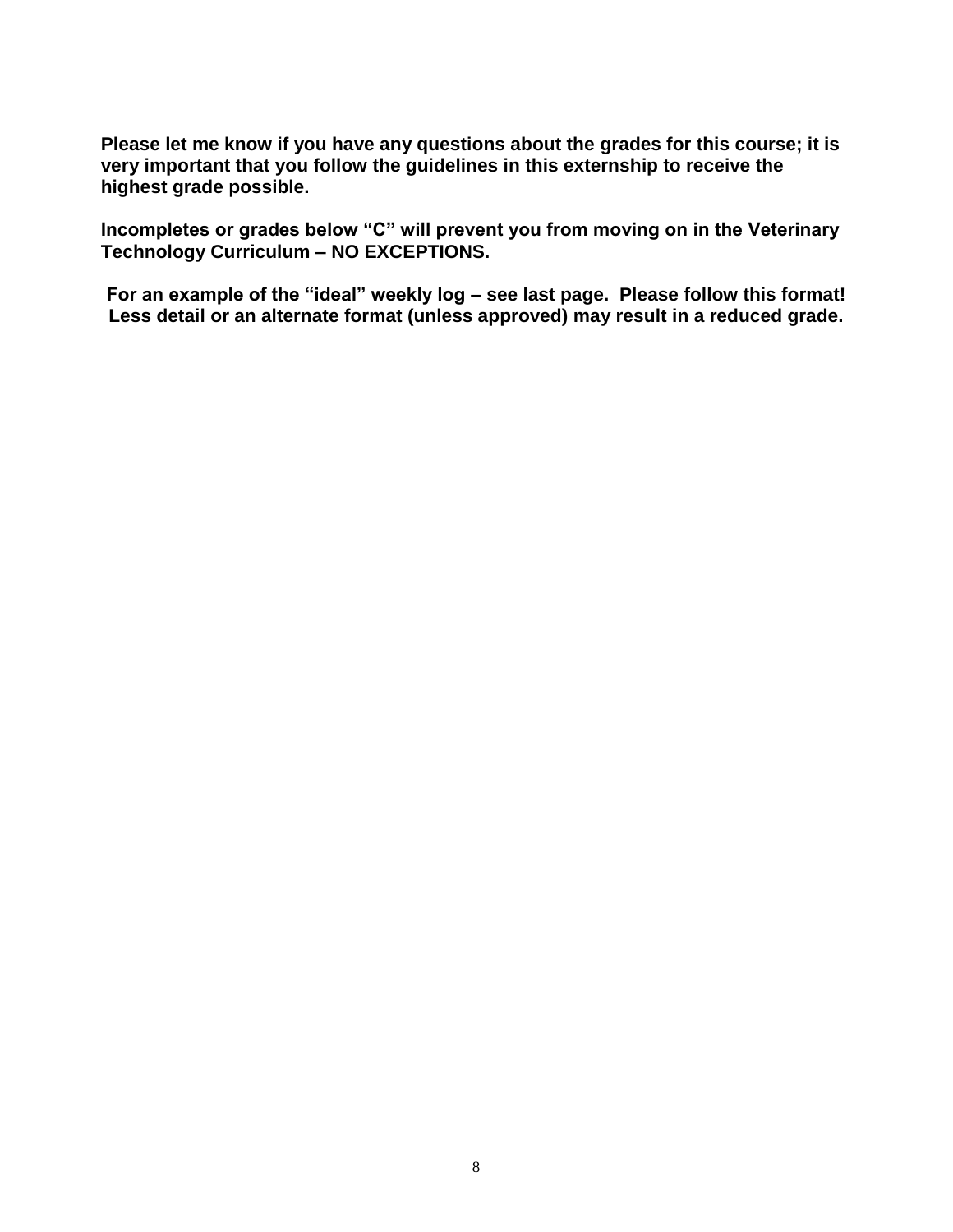# **VETERINARY TECHNOLOGY EXTERNSHIP - VET 280**

Supervisor: √ off task as being completed only **after** student has demonstrated competence in that task.

| <b>Required Task</b>                                                                                        |  | <b>Completed Date Supervisor</b> |
|-------------------------------------------------------------------------------------------------------------|--|----------------------------------|
| <b>Office and Hospital Procedures</b>                                                                       |  |                                  |
| Make appointments                                                                                           |  |                                  |
| Handle telephone contacts                                                                                   |  |                                  |
| Admit and discharge patients, take history,<br>maintain records and prepare certificates<br>for signature   |  |                                  |
| Perform basic filing of medical records,<br>radiographs and lab reports                                     |  |                                  |
| Maintain basic cleanliness and orderliness of<br>a veterinary facility                                      |  |                                  |
| <b>Pharmacy/Pharmacology</b>                                                                                |  |                                  |
| Store, safely handle and dispose of biologics<br>and therapeutic agents, pesticides and<br>hazardous wastes |  |                                  |
| Prepare medications/ reconstitute vaccines<br>for administration                                            |  |                                  |
| Prepare medications for dispensing                                                                          |  |                                  |
| Assist in client education for dispensed<br>medications (review discharge instructions)                     |  |                                  |
| <b>Nursing Skills</b>                                                                                       |  |                                  |
| Assist technician/doctor with examinations                                                                  |  |                                  |
| <b>Restrain patients</b><br>(lab animals, pocket pets, birds, cats, dogs)                                   |  |                                  |
| Apply dog/cat muzzle                                                                                        |  |                                  |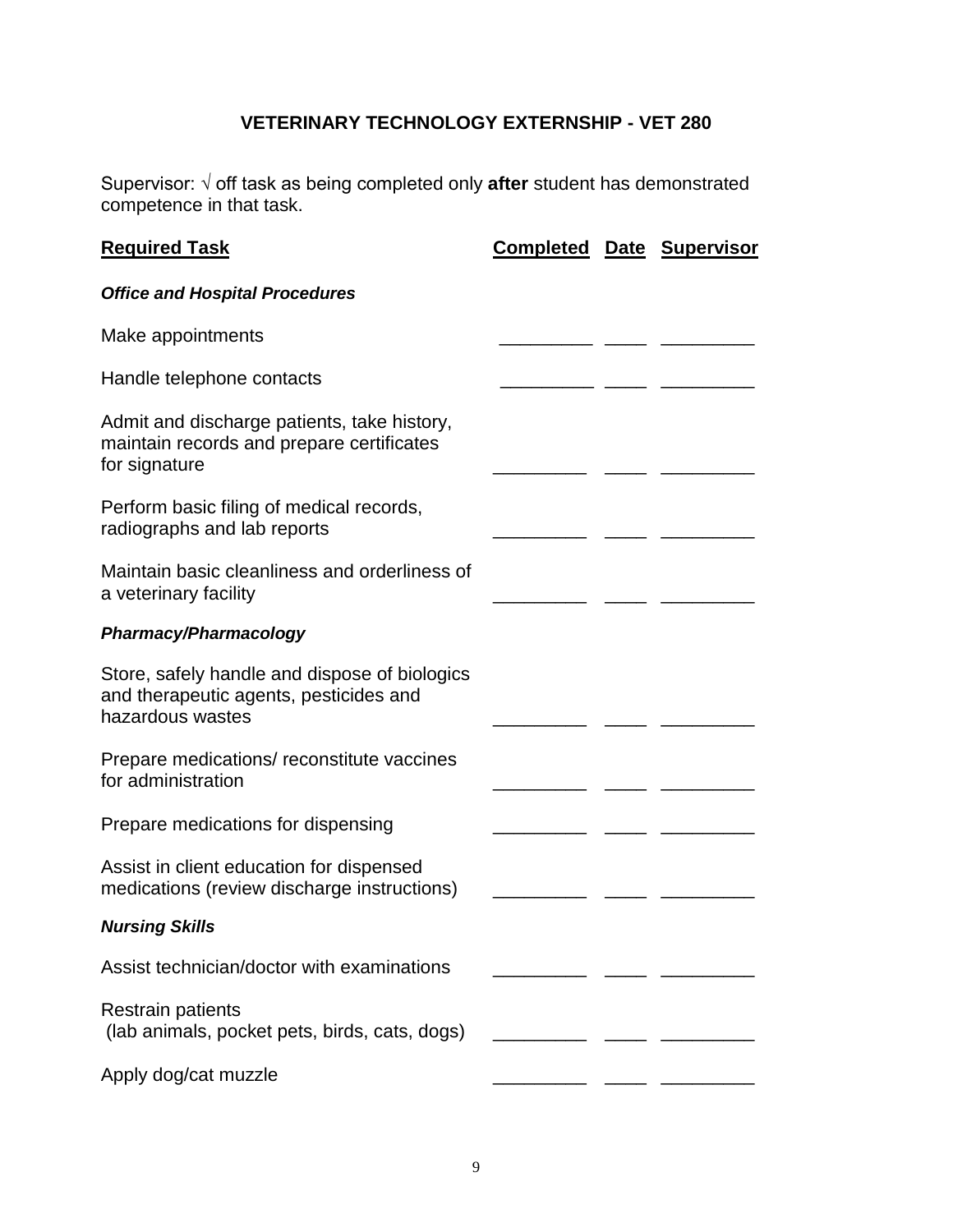| <b>Required Task</b>                                                   | <b>Completed</b>                            | Date | <b>Supervisor</b>                                                                                                     |
|------------------------------------------------------------------------|---------------------------------------------|------|-----------------------------------------------------------------------------------------------------------------------|
| Remove sutures                                                         |                                             |      |                                                                                                                       |
| Administer oral medications:<br>(liquids and solids – tablets, etc.)   |                                             |      |                                                                                                                       |
| Cat:                                                                   |                                             |      |                                                                                                                       |
| Dog:                                                                   |                                             |      |                                                                                                                       |
| Perform venipuncture:<br>(cephalic, jugular, saphenous)                |                                             |      |                                                                                                                       |
| Cat:                                                                   |                                             |      |                                                                                                                       |
| Dog:                                                                   |                                             |      |                                                                                                                       |
| Administer injections (SC, IM, IV):                                    |                                             |      |                                                                                                                       |
| Cat:                                                                   |                                             |      |                                                                                                                       |
| Dog:                                                                   |                                             |      |                                                                                                                       |
| Apply and remove bandages.                                             |                                             |      |                                                                                                                       |
| Perform therapeutic baths/dips and<br>basic grooming of small animals. |                                             |      |                                                                                                                       |
| Implement patient & personnel safety<br>measures                       |                                             |      |                                                                                                                       |
| Clean and disinfect cages, kennels & stalls                            |                                             |      |                                                                                                                       |
| Trim nails (cats/dogs, other available species)                        | <u> 1980 - Johann Barnett, fransk konge</u> |      | <u> 1989 - Jan James James, politik eta provincia eta provincia eta provincia eta provincia eta provincia eta pro</u> |
| Clean and medicate ears (cat, dog)                                     |                                             |      |                                                                                                                       |
| Express anal glands (canine)                                           |                                             |      |                                                                                                                       |
| Apply Elizabethan collar                                               |                                             |      |                                                                                                                       |
| Obtain patient data: TPR                                               |                                             |      |                                                                                                                       |
| Collect voided urine samples (cat/dog)                                 |                                             |      |                                                                                                                       |
| <b>Administer SC fluids</b>                                            |                                             |      |                                                                                                                       |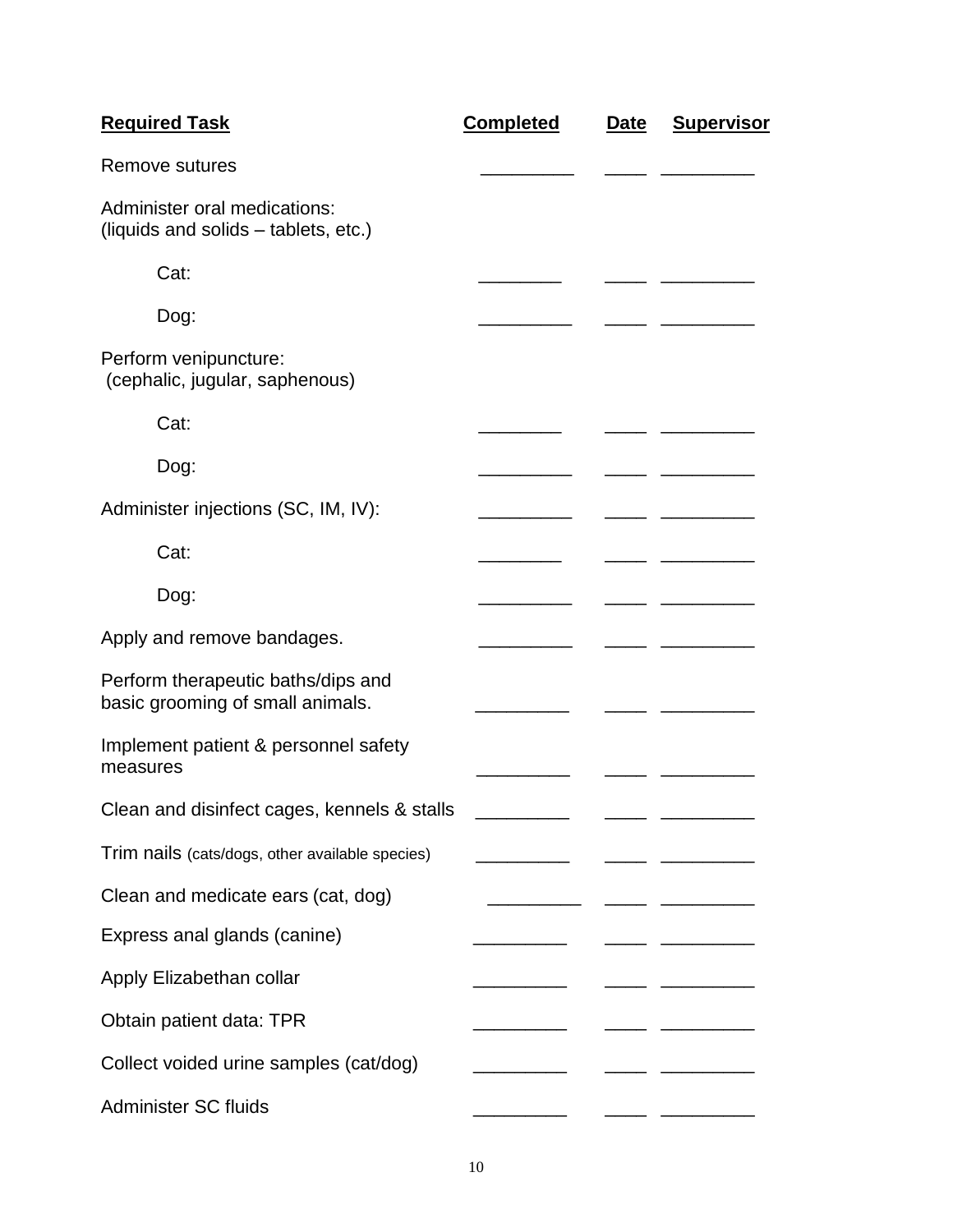# **NORTHWESTERN CONNECTICUT COMMUNITY COLLEGE**

# VETERINARY TECHNOLOGY PROGRAM

# EXTERNSHIP EXPERIENCE

# STUDENT RATING FORM

STUDENT NAME \_\_\_\_\_\_\_\_\_\_\_\_\_\_\_\_\_\_\_\_\_\_\_\_\_\_\_\_\_\_\_\_\_\_\_\_\_\_\_\_

DATE  $\overline{a}$ 

# **(Note to Hospital Supervisor)**

Please use this rating form below to enable us to help the student profit from this Externship Experience and to assist us in evaluating our course offerings and teaching effectiveness. You may use the contents to discuss with the Student his/her contributions to your hospital.

## **SCALE**

Number 5 Outstanding Number 4 Superior Number 3 Satisfactory Number 2 Needs Improvement Number 1 Unsatisfactory ? No Opinion

## I**. ABILITY TO DO REQUIRED TASKS**

- a. \_\_\_ Quality of work
- b. \_\_\_ Quantity of work
- c. **Follows directions**
- d. \_\_\_ Accuracy
- e. Neatness

## II. **ATTITUDE**

a. \_\_ Accepts work willingly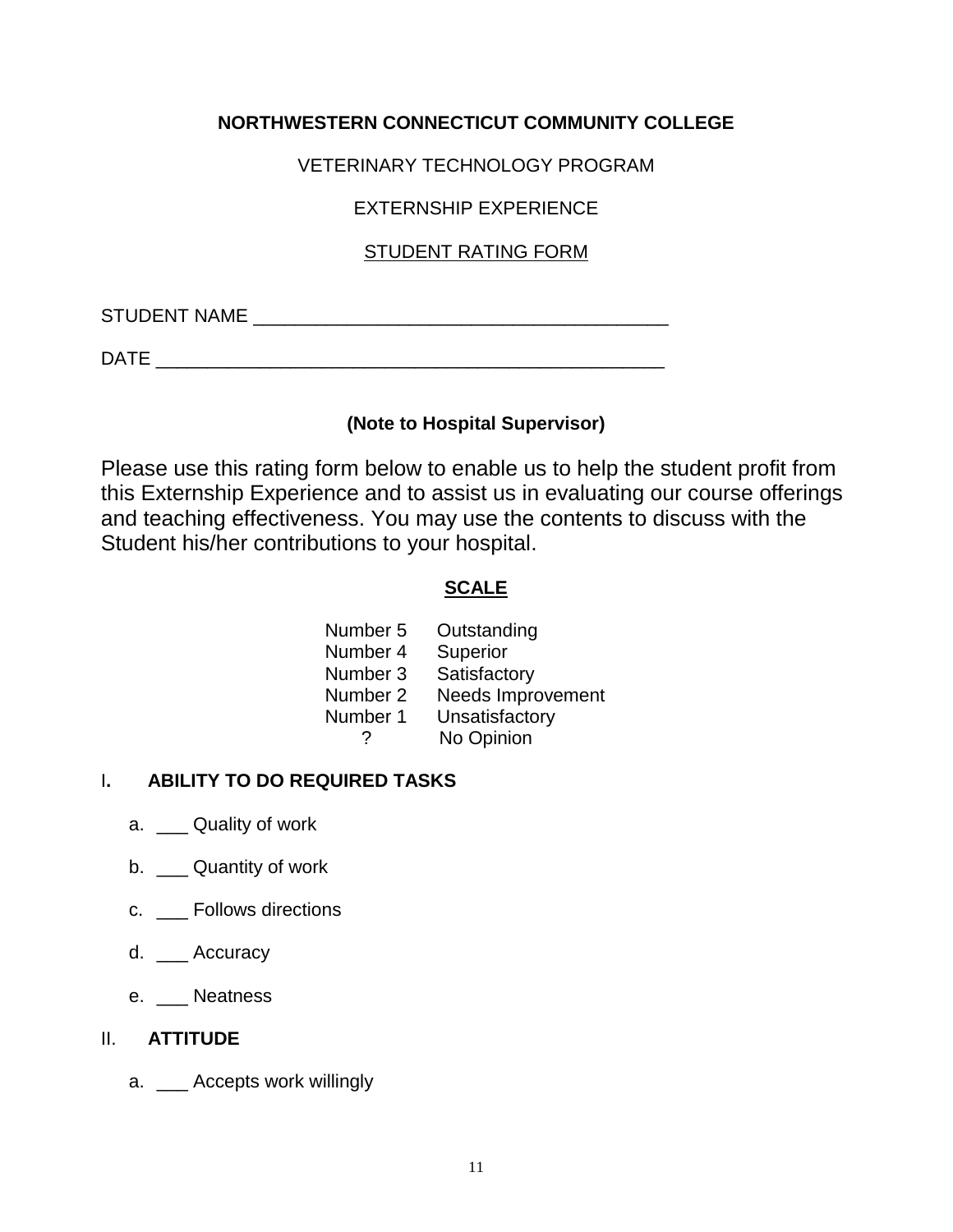- b. \_\_\_ Assists clients willingly
- c. \_\_\_ Cooperates with staff willingly is a good team member
- d. \_\_\_ Accepts criticism and suggestions graciously
- e. \_\_\_Follows directions willingly

## III**. RESPONSIBILITY**

- a. \_\_ Is punctual
- b. \_\_ Has good attendance
- c. \_\_\_ Informs hospital if unable to be on the job

## IV**. INITIATIVE**

- a. \_\_\_ Willingness to learn
- b. \_\_\_ Determines nature of the job and his/her degree of responsibility before starting

## V. **APPEARANCE**

- a. \_\_\_ Dresses in a professional manner
- b. \_\_ Is well groomed

## VI. **PERSONAL RELATIONSHIPS**

- a. **Is courteous at all times**
- b. \_\_ Acts ethically in relationship with clients
- c. \_\_\_ Acts ethically in relationship with colleagues and staff
- d. \_\_\_ Communicates well (verbally and non-verbally) with others

### VII. **EMOTIONAL MATURITY – PERSONAL**

- a. \_\_\_ Is well-poised; shows self-control with clients
- b. \_\_\_ Is patient, empathetic with people (clients and co-workers)
- c. \_\_\_ Is patient, empathetic with animals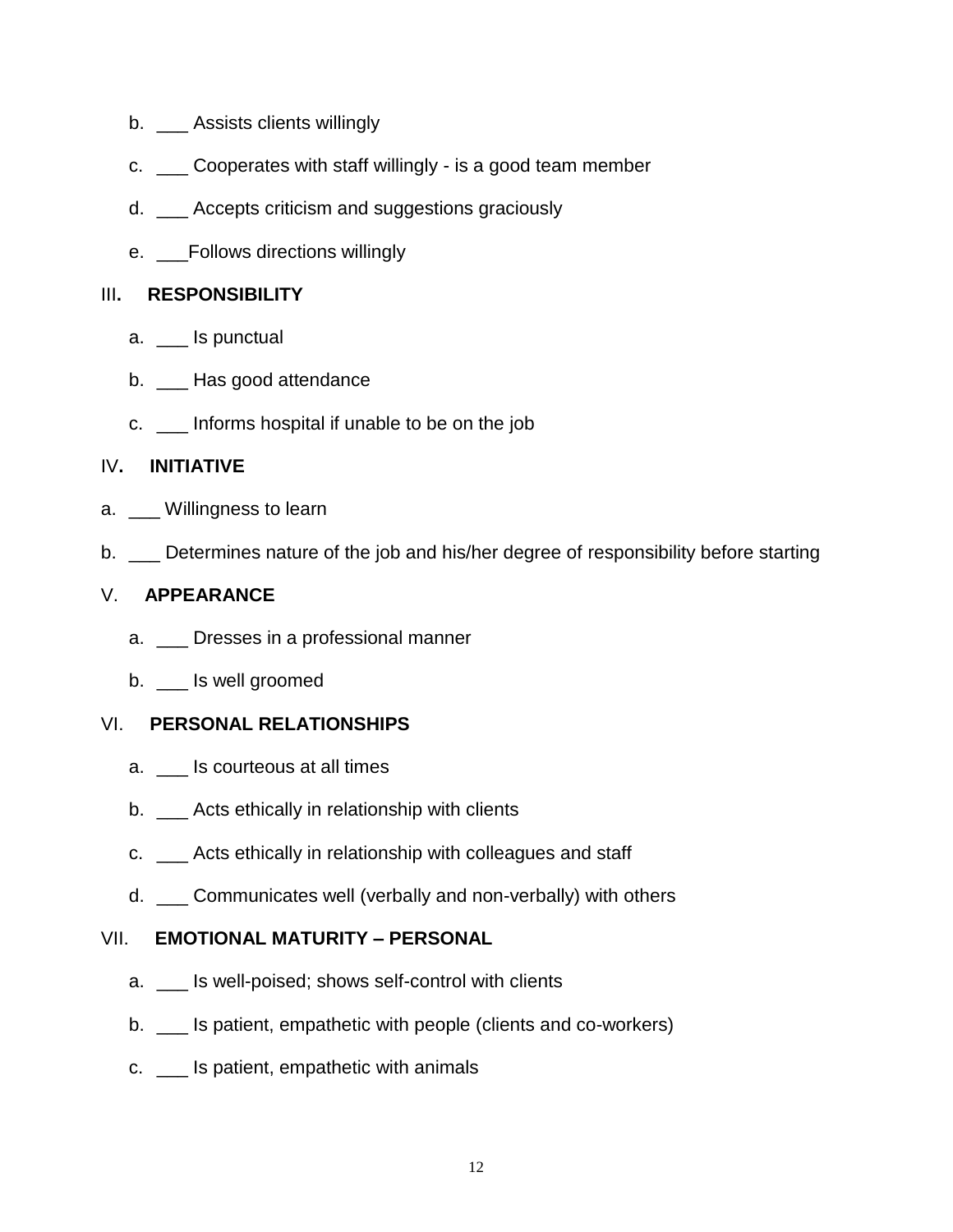### VIII. **JUDGEMENT**

- a. \_\_\_ Knows his/her limitations and when to ask for help
- b. Distinguishes between important and unimportant matters
- c. \_\_\_ Analyzes situations prior to taking action

### IX**. KNOWLEDGE OF SKILLS IN:**

- a. Clerical aspects of the job
- b. \_\_\_ Technical aspects of the job
- c. Execution of required tasks

## X. **What are your views of the Student's strengths?**

## XI. **What are your views of the Student's weaknesses?**

*\*Please feel free to add comments from other employees regarding this student's performance and please also consider adding comments regarding any topics our program may have missed in this student's training.*

| Signature of Evaluator |  |
|------------------------|--|
|------------------------|--|

### **Please submit no later than August 9, 2015 to**:

Katherine Smith, CVA, Acting Program Coordinator Northwestern Connecticut Community College Park Place East Winsted, CT 06098 Phone: 860-738-6490 or fax: 860-379-5038 or e-mail to ksmith1@nwcc.edu.

Your cooperation with our Externship Experience Program is greatly appreciated. Please feel free to express any comments or recommendations you may have for the Veterinary Technology Program.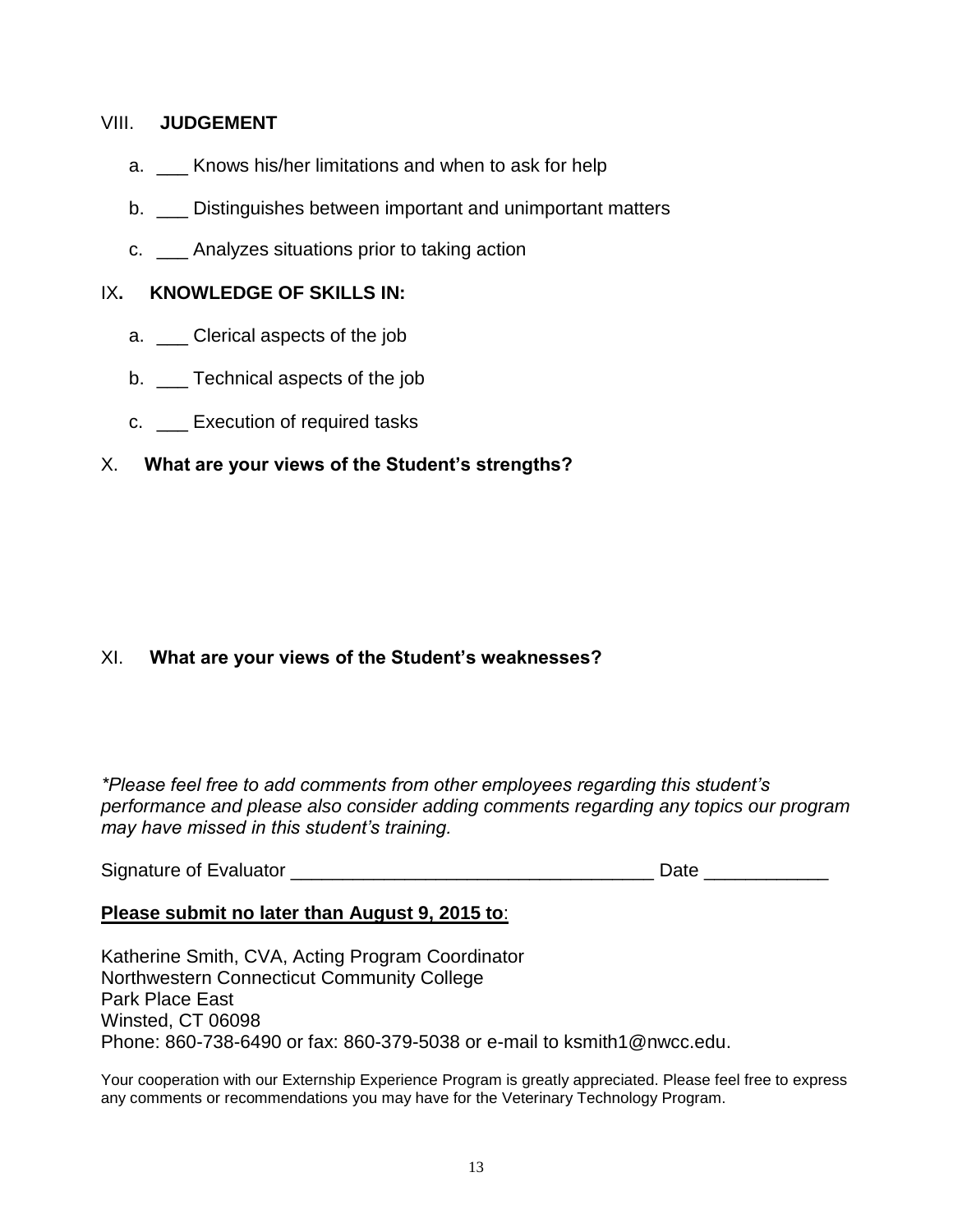*\*Blank page\**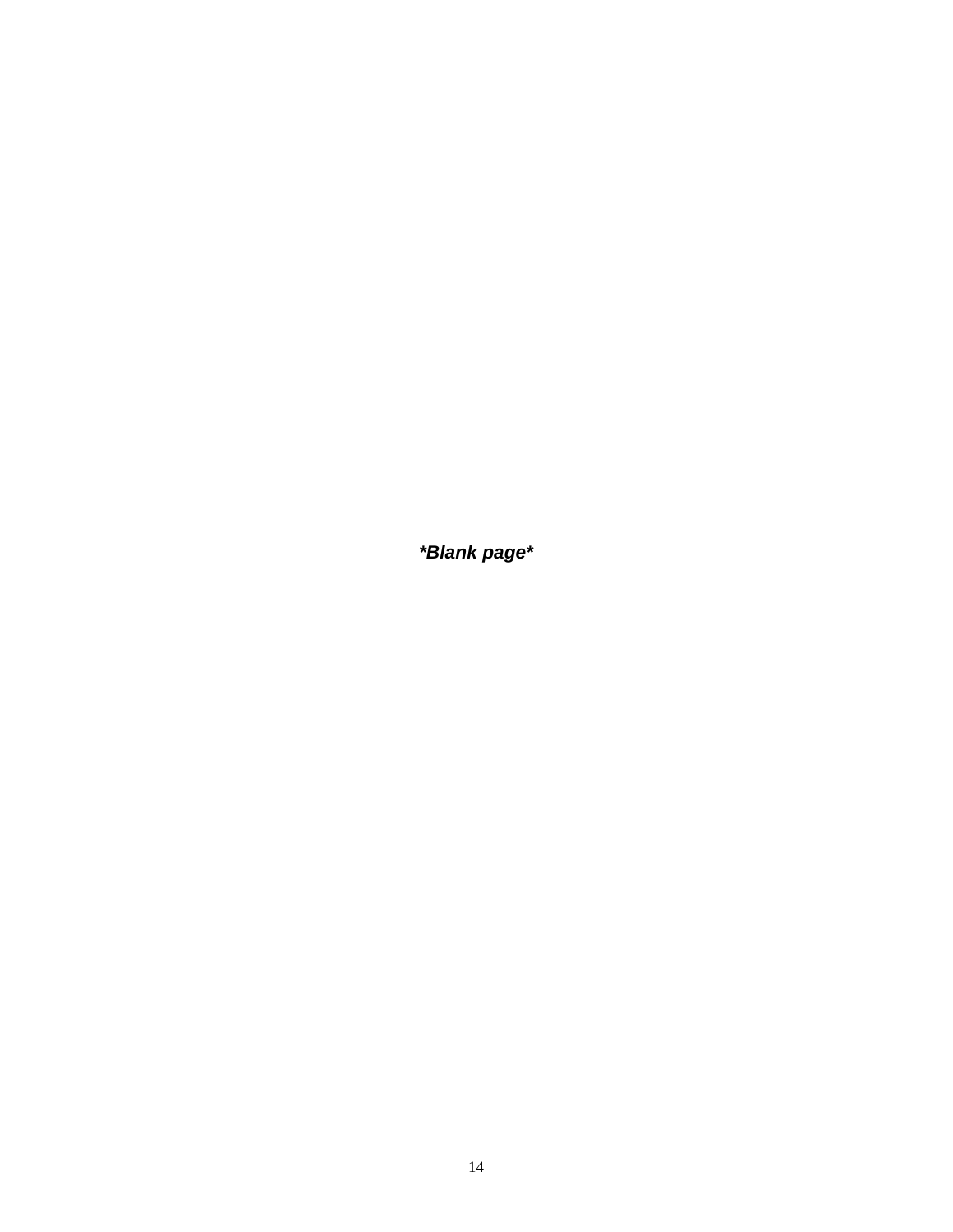### NORTHWESTERN CONNECTICUT COMMUNITY COLLEGE VETERINARY TECHNOLOGY PROGRAM **EXTERNSHIP AGREEMENT**

| <b>DESCRIPTION OF STUDENT RESPONSIBILITIES:</b>                     |  |
|---------------------------------------------------------------------|--|
|                                                                     |  |
| I have read and understand the externship agreement:                |  |
|                                                                     |  |
|                                                                     |  |
|                                                                     |  |
| Please return to NCCC instructor prior to starting your externship. |  |
| NCCC thanks you for supporting our veterinary technology program.   |  |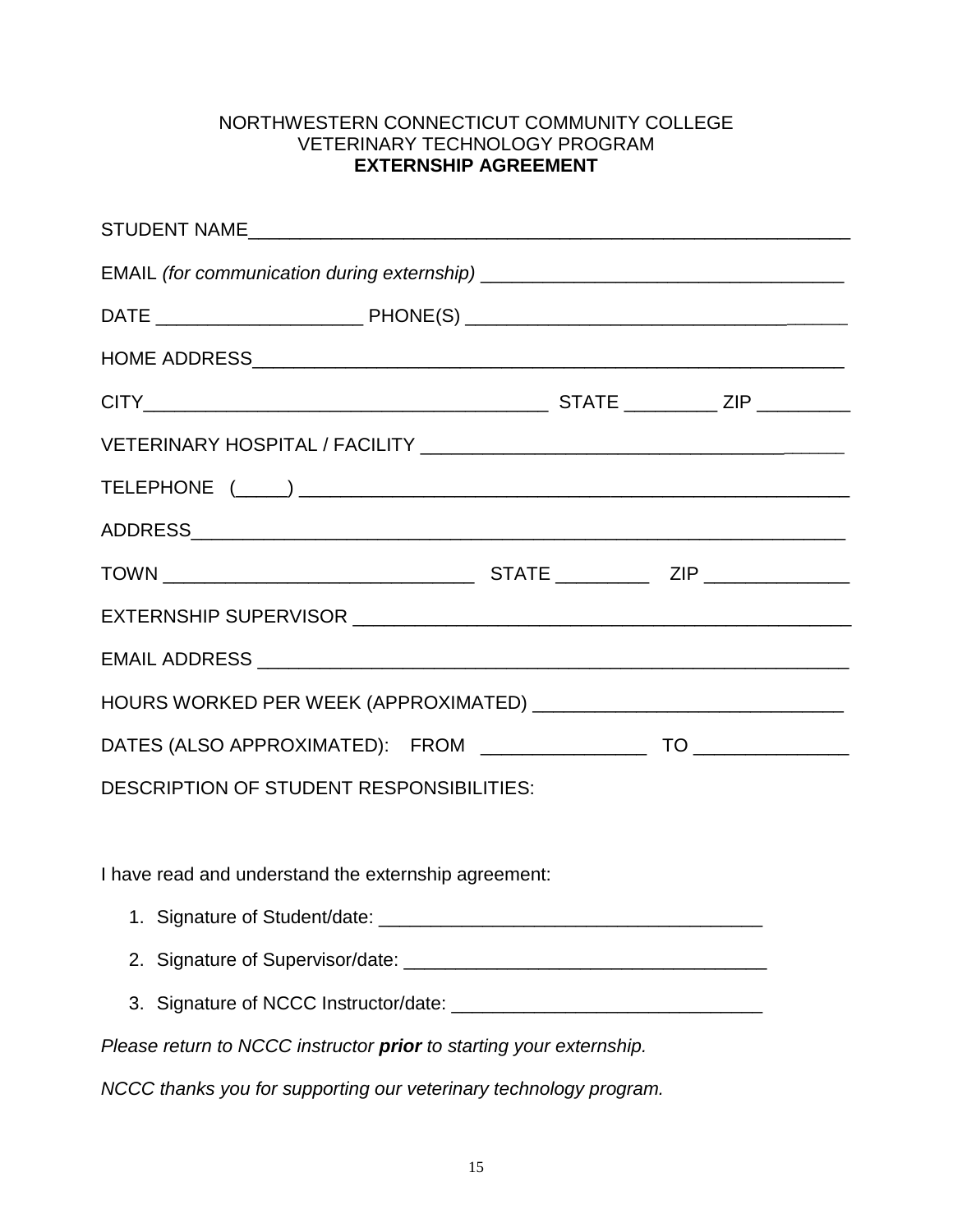*Blank page\**